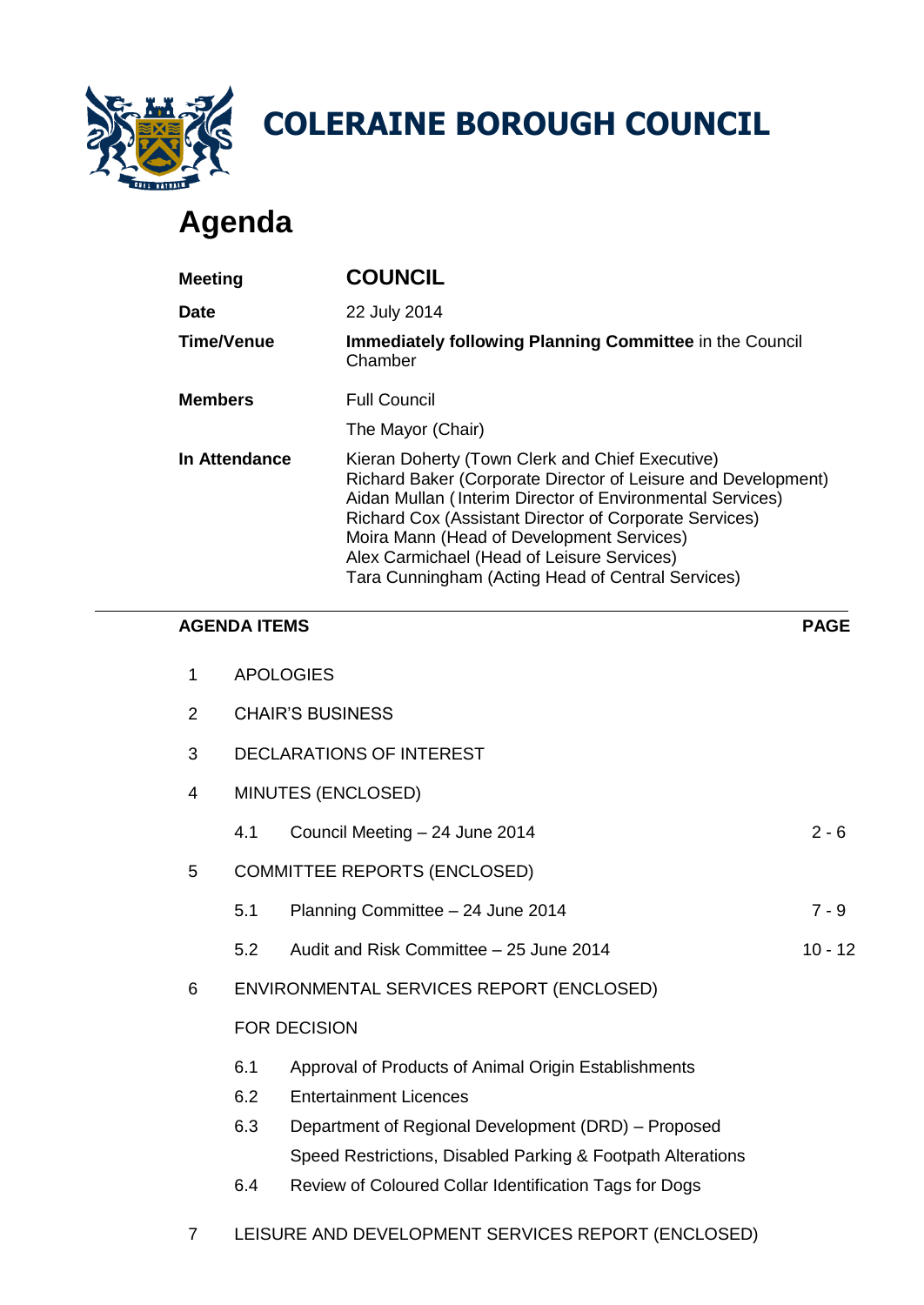FOR DECISION

- 7.1 Juniper Hill Caravan Park synopsis on Caravan Parks Utility Services Infrastructure Renewal
- 7.2 European Territorial Cooperation 2014-20120 Consultation

FOR INFORMATION

- 7.3 North East Partnership Peace III Extension Projects April– September 2014
- 8 CHIEF EXECUTIVE'S REPORT (ENCLOSED)

# FOR INFORMATION

- 8.1 Accounts
- 9 NOTICE OF MOTION

The undernoted Motion has been submitted by Councillor Barbour supported by Alderman Hillis and Councillors King and McCandless:

"That this Council in expressing grave concern at a recent statement from Danny Kennedy MLA, Minister for Regional Development, that free travel for the over 60's is under threat, call on 'The Minister' and 'The Northern Ireland Executive' to ensure this does not happen. Any reduction in this support will have a considerable negative impact on a growing sector of our community who have to contend with rising costs of living, while depending on pensions that have not increased at the same rate as inflation. Free transport allows the elderly to continue engaging with communities, and enjoy a social life that enhances their mental health. Many are involved in a positive role such as providing family support, and volunteering as well as attending medical appointments and doing essential shopping. We urge 'The Minister' and 'The Executive' therefore, to commit to ensuring the continuation of this vital lifeline so that older people will have confidence and certainty that we respect the sacrificial and positive roles they play across the time-lines of our history."

- 10 CORRESPONDENCE (ENCLOSED)
- 11 DOCUMENTS FOR SEALING
- **\* Recommended for consideration "In Committee"**

COLERAINE

Cloonavin **KIERAN DOHERTY** 66 Portstewart Road Town Clerk and Chief Executive

17 July 2014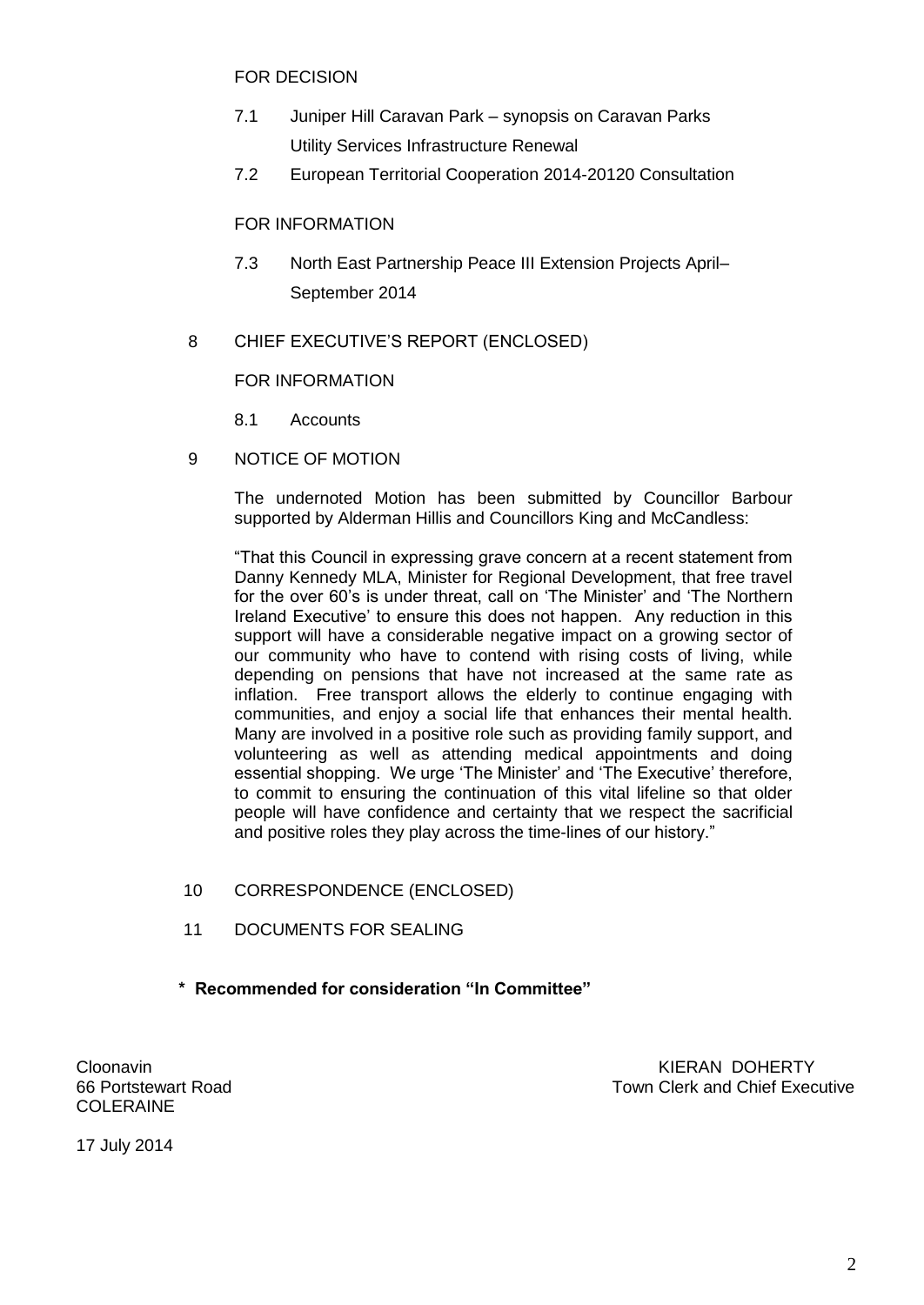| <b>Meeting</b> | Council<br>24 June 2014 at 7.25pm                                                                                                                                                                                                                                                                                                                                                                            |  |
|----------------|--------------------------------------------------------------------------------------------------------------------------------------------------------------------------------------------------------------------------------------------------------------------------------------------------------------------------------------------------------------------------------------------------------------|--|
| Date and Time  |                                                                                                                                                                                                                                                                                                                                                                                                              |  |
| Location       | Council Chamber, Cloonavin                                                                                                                                                                                                                                                                                                                                                                                   |  |
| <b>Chair</b>   | The Mayor, Councillor G Duddy                                                                                                                                                                                                                                                                                                                                                                                |  |
| <b>Present</b> | The Deputy Mayor, Councillor Y Boyle<br>Aldermen W Creelman, M Hickey, N Hillis and J McClure<br>Councillors C Alexander, C Archibald, D Barbour, T Clarke,<br>S Cole, M Fielding, B Fitzpatrick, R Holmes, W King,<br>M Knight-McQuillan, R Loftus, W McCandless, S Quigley<br>and C Sugden                                                                                                                 |  |
| In Attendance  | Town Clerk and Chief Executive, Corporate Director of Leisure<br>and Development, Interim Director of Environmental Services,<br>Head of Development Services, Head of Estates and Facilities,<br>Leisure Services Facilities Manager, Tourism Manager, Healthy<br>Living and Sport Manager (Items 1 – 9), Democratic Services<br>Manager, Administrative Assistant and Acting Business Support<br>Assistant |  |

### **1 APOLOGIES**

An apology was recorded for Alderman P Fielding.

# **2 CHAIR'S BUSINESS**

#### **2.1 British Open - Portrush**

Council had received confirmation that the British Open Golf Tournament would be held at Royal Portrush at the earliest in 2019. This had attracted the promise of potential inward investment for infrastructure improvements from the First Minister and Deputy First Minister.

#### **2.2 Kilrea Environmental Improvement Scheme**

The Mayor paid tribute to the success of the scheme and all the staff involved.

#### **2.3 River Ridge Recycling – School Recycling Challenge 2014**

The Mayor noted this event, which was launched at Cloonavin and congratulated the schools who received awards.

#### **2.4 Queen's Birthday Honours List Award 2014**

The Mayor commended recipients who had achieved these prestigious awards:

| Mr Adrian Anderson        | <b>BEM</b> |
|---------------------------|------------|
| Mr David Bullen Reeves    | <b>MBE</b> |
| Prof John Joseph Strain   | <b>OBE</b> |
| Mrs Jennifer Cunningham   | <b>BEM</b> |
| Mr Edward Montgomery      | MBE        |
| Mr Patrick Joseph Bradley | <b>BEM</b> |

### **3 DECLARATIONS OF INTEREST**

There were no declarations of interest.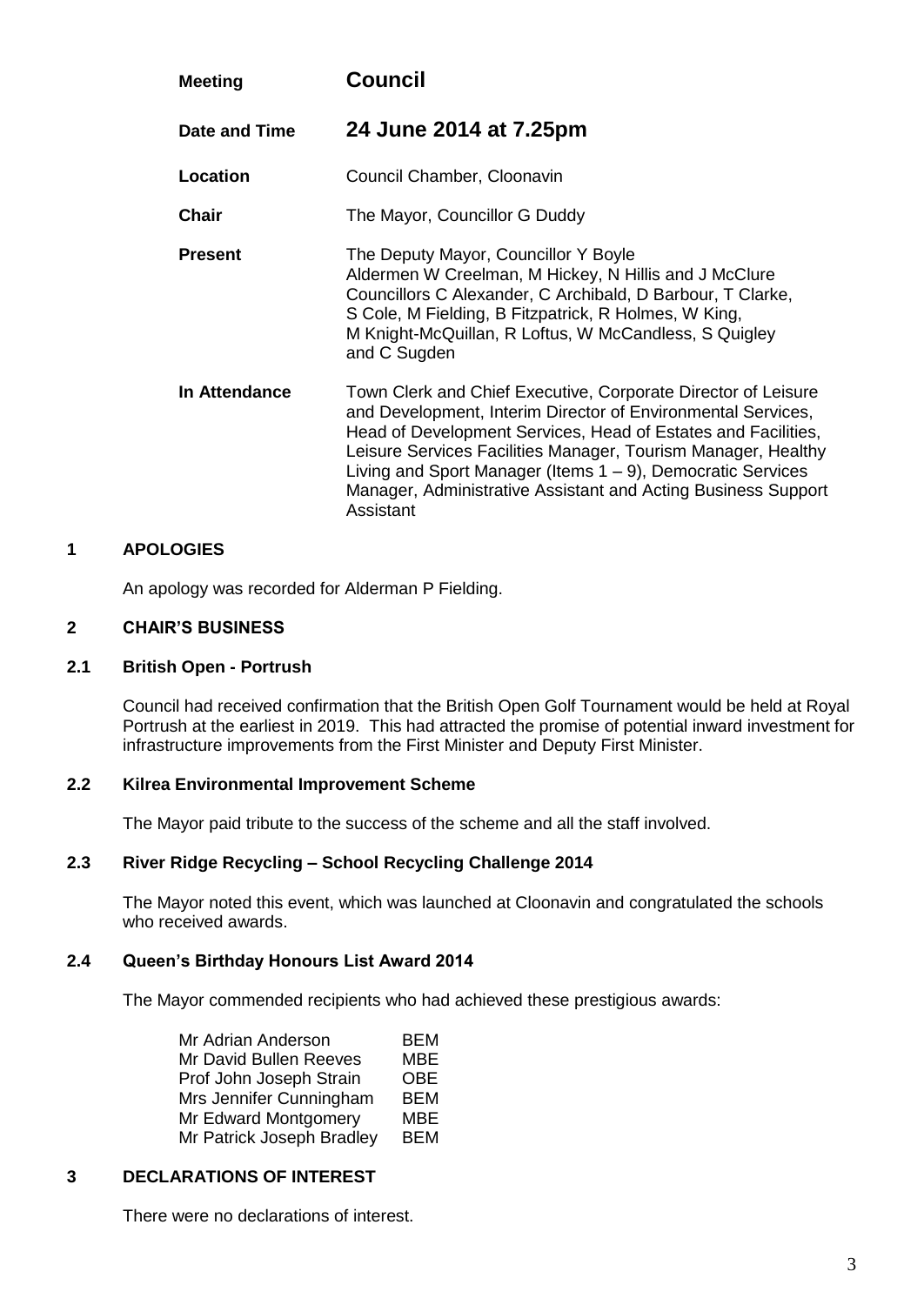# **4 COLERAINE DISTRICT HOUSING PLAN & LOCAL HOUSING STRATEGY 2014/15**

The Chair welcomed representatives from the Housing Executive – Ms Siobhan McCauley, Director of Regional Services, Mr Frank O'Connor, North Regional Manager and Mr Mark Alexander, Area Manager.

Ms McCauley delivered the strategy report, introduced the corporate business plan and advised of their progression through a restructuring process. Mr O'Connor enlarged on regional activities with objectives achieved and targets set for 2014/15.

A period of discussion ensued during which the representatives answered various questions from Members.

Members were reminded of the Councillor Request/Enquiry form included with the Report (circulated to each Member) for their convenience.

The Mayor thanked the representatives for attending after which they withdrew from the Meeting.

#### **5 MINUTES**

The Minutes of the Council Meeting of 27 May 2014 and the Annual Meeting of 09 June 2014 were confirmed and signed.

### **7 COMMITTEE REPORTS**

#### **6.1 Planning Committee**

The Minutes of the Planning Committee meeting of 27 May 2014 were proposed by the Chair, Alderman Creelman, seconded by Councillor Fitzpatrick and agreed.

### **7.2 Environmental Services Committee**

The Minutes of the Environmental Services Committee meeting of 03 June 2014 were proposed by the Chair, Councillor Archibald and seconded by Councillor King.

### **7.2.1 Audit and Risk Committee**

The Minutes of the Audit and Risk Committee meeting of 09 June 2014 were proposed by the Chair, Councillor Alexander, seconded by Councillor Creelman and agreed.

#### **6.4 Leisure and Development Committee**

The Minutes of the Leisure and Development Committee meeting of 10 June 2014 were proposed by the Vice Chair, Councillor McCandless and seconded by Alderman Hillis.

#### **6.4.1 CAUS Urban Plaza/Skateboard Park at Metropole Park, Portrush**

Reference was made to possible progression and timescales relating to CAUS securing funding. The Corporate Director of Leisure and Development advised that if the recommendation was agreed discussions would commence as soon as possible.

# **6.4.2 Flowerfield**

The Deputy Mayor requested that her comments at the Leisure and Development Committee Meeting be recorded in the Minutes.

The Deputy Mayor had thanked the Corporate Director of Leisure and Development at the Committee Meeting for verbally updating her on the Arts at Flowerfield.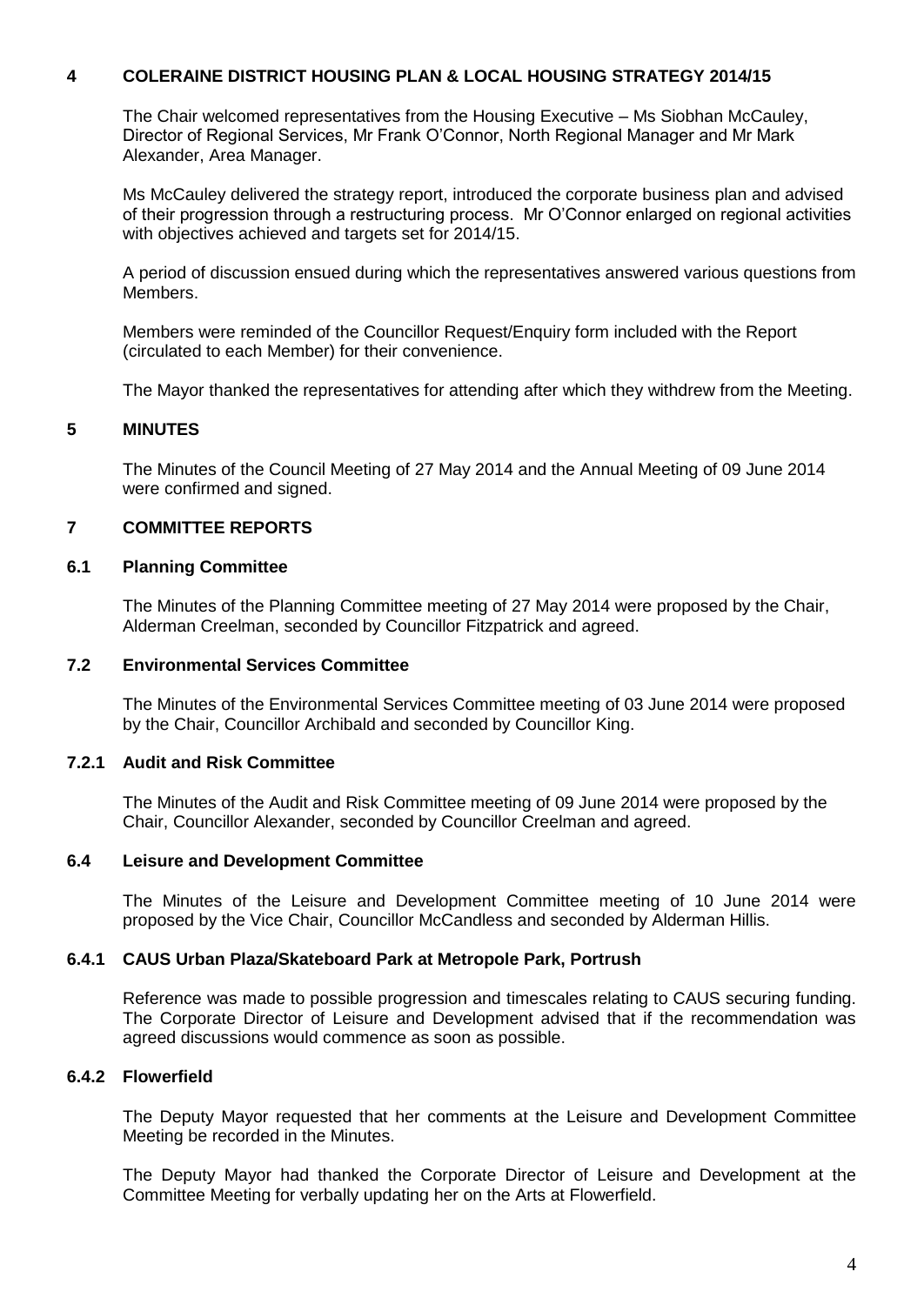The Corporate Director of Leisure and Development had advised the Deputy Mayor that the Project Team were engaged in two activities – negotiations regarding development of the cafe and the relocation of Big Telly.

### **6.5 Corporate Affairs Committee**

The Minutes of the Corporate Affairs Committee meeting of 17 June 2014 were proposed by the Chair, Councillor Fitzpatrick and seconded by Councillor Fielding.

# **6.5.1 Attendance**

It was noted that Councillor Alexander had not been in attendance at this Meeting, the Minute would be changed accordingly.

# **7 NORTHERN IRELAND LOCAL GOVERNMENT CODE OF CONDUCT FOR COUNCILLORS**

Consideration was given to the Chief Executive's Report on the Northern Ireland Local Government Code of Conduct for Councillors (previously supplied).

The Chief Executive stressed the importance of the new rules in relation to disclosure and declarations of interests set out in paragraph 6 of the Code of Conduct which relate to items of business at Council or other meetings. The Register of Interests form should be completed and returned by 07 July 2014.

Training on the new Code of Conduct would take place on Tuesday 01 July 2014 at 2.00 pm at Cloonavin.

# **8 CORRESPONDENCE**

Members noted the following correspondence (previously supplied):

- Letter received 23 April 2014 from The Royal British Legion (Portrush Branch) regarding World War 1 Commemoration Service
- Letter dated 20 May 2014 from Carrickfergus Borough Council regarding Annual Battle of the Somme Remembrance Parade and Service
- Letter dated 04 June 2014 from the Northern Ireland Tourist Board regarding Giro d'Italia Big Start
- Letter dated 05 June 2014 from Fermanagh District Council regarding Stamp Duty Rebate – Disadvantaged Areas Relief
- Quarterly Internal Audit Report (January March 2014)
- Forecast of Events
- Documents for Tabling
- Consultation Documents

# **9 DOCUMENTS FOR SEALING**

Resolved:

That the following documents be sealed:

| $1_{-}$ | <b>Conditions of Contract</b> | Council and Instant Marquees Ltd - The Design and supply<br>of 30 market stalls for the Journey to Market Programme                                                                    |
|---------|-------------------------------|----------------------------------------------------------------------------------------------------------------------------------------------------------------------------------------|
|         | 2. Conditions of Contract     | Council and B9 Solutions – Scoping Study and a Strategic<br>Direction Paper to develop a localised carbon neutral Mini<br>Grid Proposition utilising Renewable Energy for the Borough. |
| 3.      | Agreement                     | Council and Keith Douthart – ice cream, confectionery and<br>soft drinks at Whiterocks Car Park                                                                                        |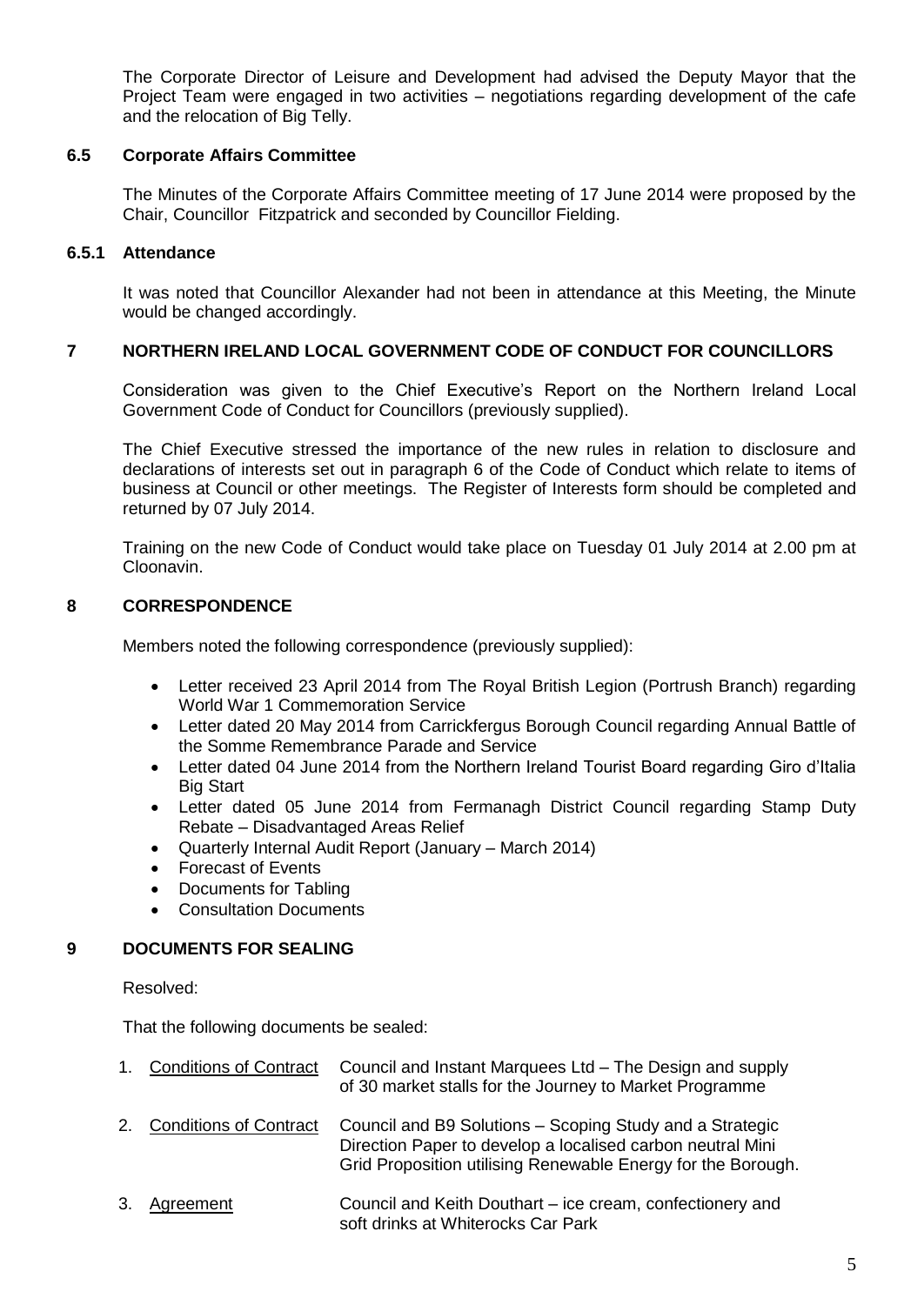| 4. | Agreement              | Council and Mrs Judith O'Kane – ice cream, confectionery<br>and soft drinks at West Bay Car Park                                                                                       |                  |  |
|----|------------------------|----------------------------------------------------------------------------------------------------------------------------------------------------------------------------------------|------------------|--|
| 5. | <b>Agreement</b>       | Council and Ocean Warriors - wetsuit, surf and body board<br>hire, buckets and spades, children's kites, sun cream,<br>windbreaks, windmills and beach toys at White Rocks Car<br>Park |                  |  |
| 6. | Contract               | Council and Minton Treharne and Davies Limited – Provision<br>of Public Analyst Services                                                                                               |                  |  |
| 7. | <b>Cemetery Titles</b> | Grant of Right of Burial – Deeds Register No.<br>4124 - 4134 inclusive:                                                                                                                |                  |  |
|    |                        | Coleraine<br><b>Ballywillan</b><br>Agherton<br>Portstewart                                                                                                                             | 3<br>4<br>1<br>3 |  |
|    |                        | Kilrea                                                                                                                                                                                 |                  |  |

Kilrea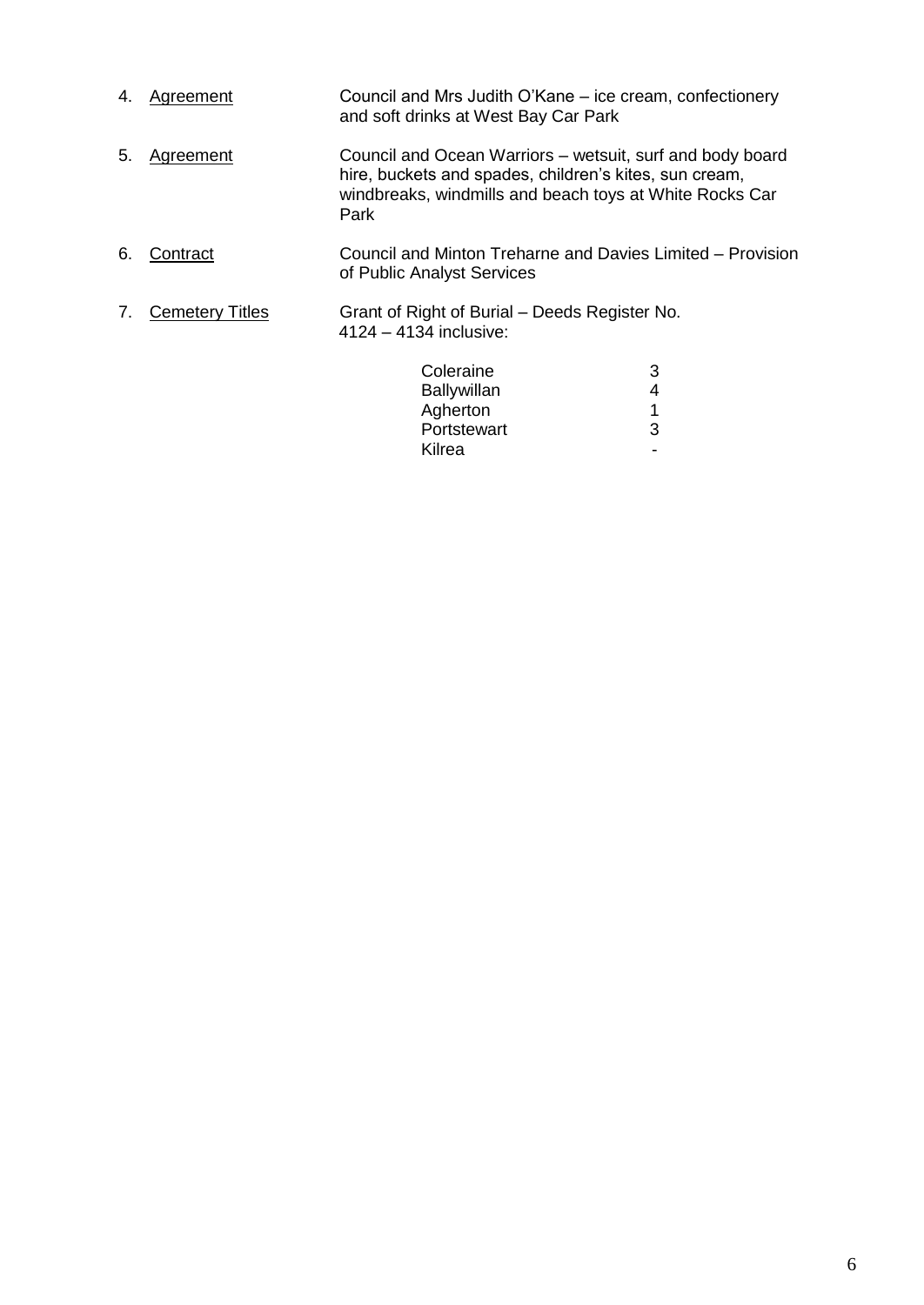| <b>Meeting</b> | <b>Planning Committee</b>                                                                                                                                                                                                                                         |  |
|----------------|-------------------------------------------------------------------------------------------------------------------------------------------------------------------------------------------------------------------------------------------------------------------|--|
| Date and Time  | 24 June 2014 at 6.30pm                                                                                                                                                                                                                                            |  |
| Location       | Council Chamber, Cloonavin                                                                                                                                                                                                                                        |  |
| Chair          | Councillor W King                                                                                                                                                                                                                                                 |  |
| <b>Present</b> | The Mayor, Councillor G Duddy<br>The Deputy Mayor, Councillor Y Boyle                                                                                                                                                                                             |  |
|                | Aldermen M Hickey, N Hillis and J McClure<br>Councillors C Alexander, C Archibald, D Barbour, T Clarke, S Cole, W<br>Creelman, M Fielding, B Fitzpatrick, R Holmes, M Knight-McQuillan, R<br>Loftus, W McCandless, S Quigley and C Sugden                         |  |
| In attendance  | Mr Michael Wilson, Planning Service, Corporate Director of Leisure and<br>Development, Democratic Services Manager, Healthy Living and Sport<br>Manager, Head of Estates and Facilities, Administrative Assistant and<br><b>Acting Business Support Assistant</b> |  |

# **1 APOLOGIES**

An apology was recorded for Alderman Fielding.

#### **2 APPOINTMENT OF VICE CHAIR**

It was proposed by the Mayor and seconded by Alderman Creelman that Councillor Clarke be appointed Vice Chair. It was further proposed by Councillor Fitzpatrick and seconded by Alderman Hickey that Councillor Loftus be appointed Vice Chair.

On being put to the Meeting, eight Members voted in favour of Councillor Clarke and nine Members voted in favour of Councillor Loftus.

**Agreed:** That Councillor Loftus be appointed Vice Chair.

### **3 CHAIR'S BUSINESS**

There was no Chair's business.

#### **4 DECLARATIONS OF INTEREST**

There were no Declarations of Interest.

#### **5 PLANNING CONSULTATION**

A list of seven applications was presented for consideration (previously supplied).

# **5.1 Applications Deferred from Previous Meeting**

**Application D1 C/2013/0060/F** Erection of 150kw turbine (23m diameter rotor blade, 30m hub height) and control room (2.2m height) 90m north east of Owen Roe's GAC, Agherton Lane, Portstewart for Messrs B and G Mullan.

The opinion of Planning Service was to refuse.

**Agreed:** That the application be held for two weeks.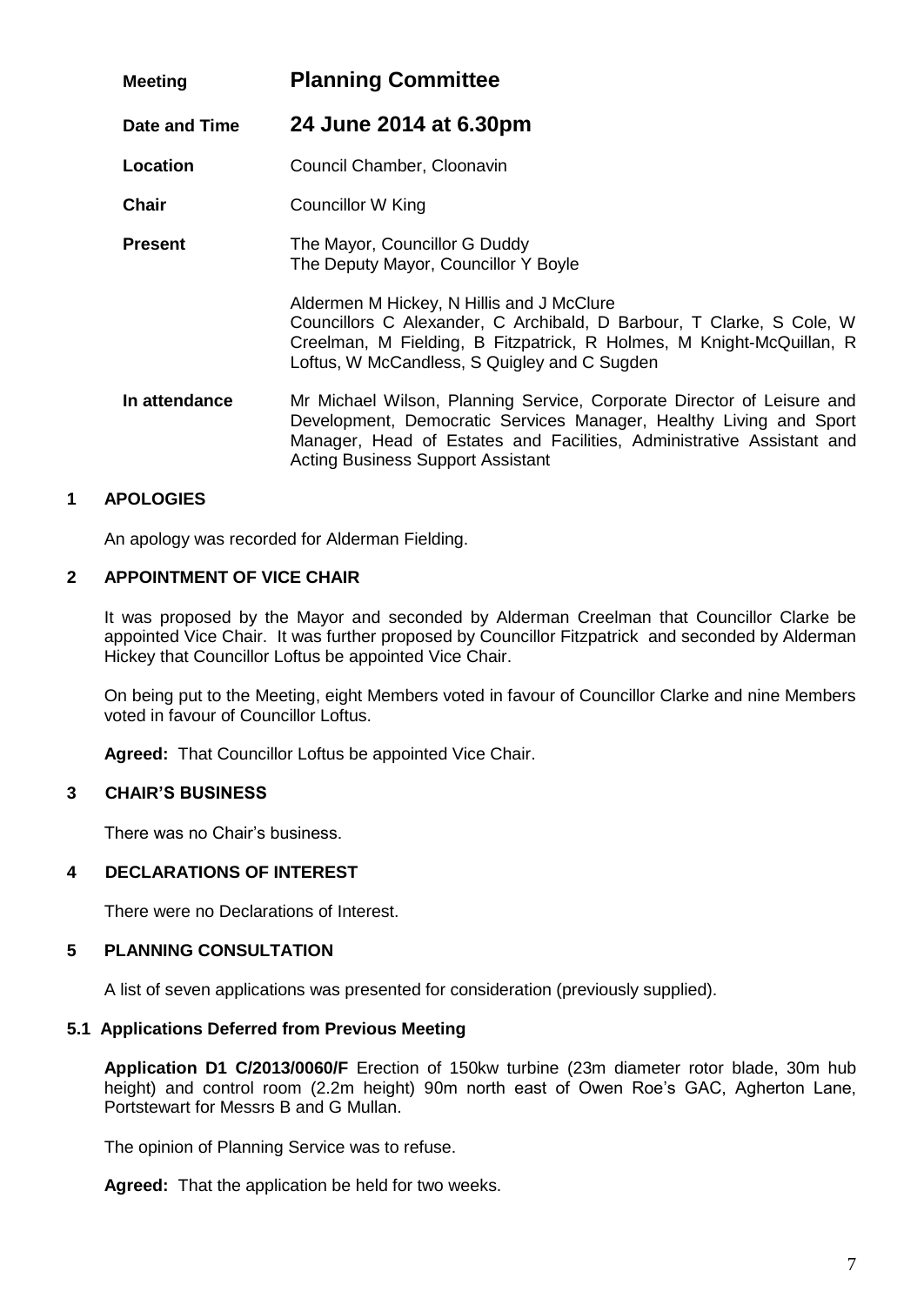**Application D2 C/2013/0189/F** Proposed 250kw wind turbine with hub height of 30m and rotor diameter of 27m 420 metres south west of 10 Magheraboy Road, Portrush for Mr James Taylor.

The opinion of Planning Service was to approve.

At the request of Councillor Alexander, Mr Wilson undertook to check if objectors had requested a meeting to discuss this application and if so had this been granted.

**Agreed:** That this information would be conveyed to Councillor Alexander prior to a decision issuing.

#### **5.2 New Applications**

Mr Wilson enlarged on the new applications listed on the planning schedule and the recommendations were accepted subject to the following:

**Application No C/2013/0253/F** Proposed extension of existing holiday homes park to provide 23 no caravan plots at Golf Links Holiday Homes Park, Bushmills Road, Portrush for Cloughorr Investments Ltd.

The opinion of Planning Service was to approve.

**Agreed:** On the proposal of Councillor Alexander and seconded by Alderman Hickey that the application be deferred for one month to facilitate an office meeting on the grounds that all material planning considerations had not been assessed.

**Application No C/2014/0165/F** Proposed new infill dwelling under CTY8 of PPS21 with detached double garage and associated site works at site between 6 and 8 Ballyhackett Lane, Castlerock, Coleraine for Mr Dean Pollock.

The opinion of Planning Service was to refuse.

**Agreed:** On the proposal of Councillor Holmes and seconded by Councillor Loftus that the application be deferred for one month to facilitate an office meeting on the grounds that all material planning considerations had not been assessed.

### **6 OFFICE MEETINGS**

It was noted that the Office Meetings would be held on Thursday 10 July 2014.

#### **7 GENERAL PLANNING ISSUES**

There were no general planning issues.

#### **8 NORTHERN IRELAND ENVIRONMENT AGENCY (NIEA)**

Consideration was given to the report on the NIEA's proposed listings (previously supplied).

**Agreed:** On the proposal of Councillor Alexander and seconded by Alderman Hickey that Council support all the proposed and existing listings.

# **9 CORRESPONDENCE**

#### **9.1 Planning Application C/2011/0341/F Proposed erection of agricultural anaerobic digestion facility, lands adjacent to 15 Drumslade Road, Coleraine**

Consideration was given to letter dated 12 June 2014 from the Northern Area Planning Manager advising Members that a third Office Meeting could not be facilitated.